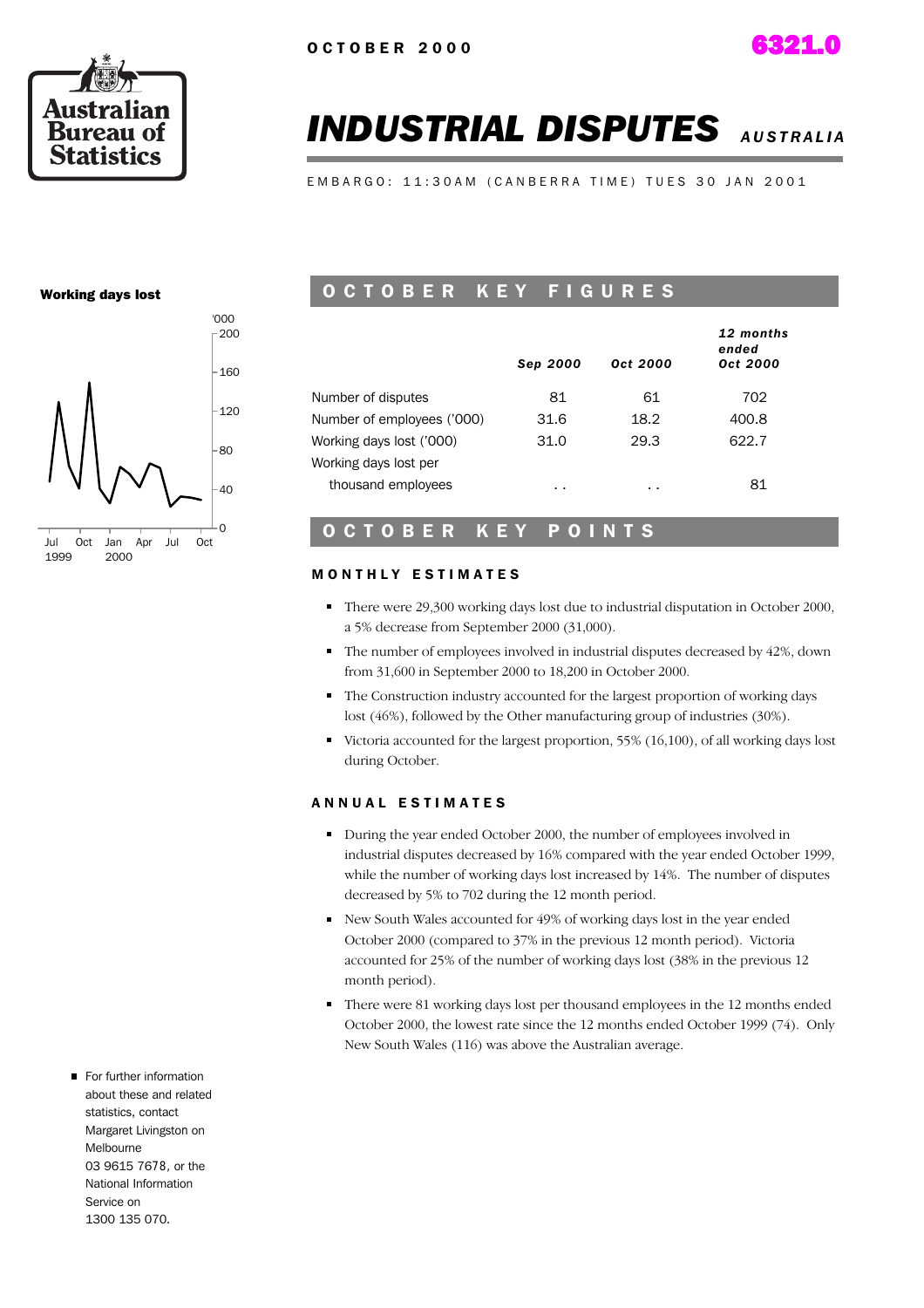### N O T E S

| FORTHCOMING ISSUES    | <b>ISSUE</b>                                                                                                                                                                               | RELEASE DATE     |  |  |
|-----------------------|--------------------------------------------------------------------------------------------------------------------------------------------------------------------------------------------|------------------|--|--|
|                       | November 2000                                                                                                                                                                              | 14 February 2001 |  |  |
|                       | December 2000                                                                                                                                                                              | 19 March 2001    |  |  |
|                       | January 2001                                                                                                                                                                               | 12 April 2001    |  |  |
|                       | February 2001                                                                                                                                                                              | 15 May 2001      |  |  |
|                       | March 2001                                                                                                                                                                                 | 15 June 2001     |  |  |
|                       | April 2001                                                                                                                                                                                 | 16 July 2001     |  |  |
|                       |                                                                                                                                                                                            |                  |  |  |
| CHANGES IN THIS ISSUE | Revisions have been made to the some figures for February, June, July and August 2000<br>as the result of disputes which were identified after the release of the previous<br>publication. |                  |  |  |
| SYMBOLS AND OTHER     | not available<br>$\ddot{\phantom{0}}$                                                                                                                                                      |                  |  |  |
| USAGES                | not available for publication but included in totals where applicable, unless<br>n.p.<br>otherwise indicated                                                                               |                  |  |  |
|                       | revised<br>r                                                                                                                                                                               |                  |  |  |
|                       |                                                                                                                                                                                            |                  |  |  |
|                       |                                                                                                                                                                                            |                  |  |  |
|                       |                                                                                                                                                                                            |                  |  |  |

Dennis Trewin Australian Statistician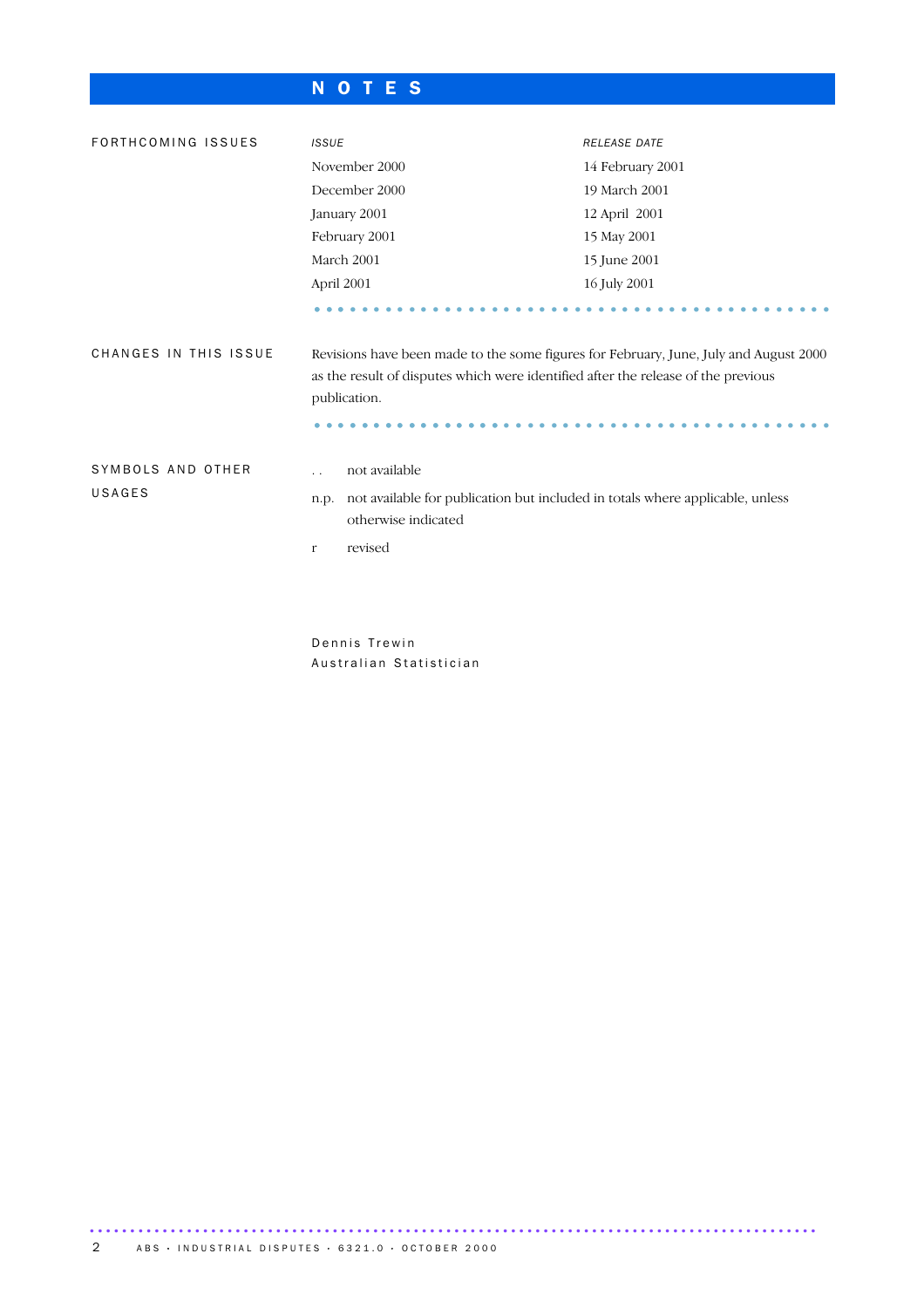

## INDUSTRIAL DISPUTES WHICH OCCURRED DURING THE PERIOD, Australia .....................................................................

#### NUMBER OF DISPUTES... EMPLOYEES INVOLVED..

|              | Commenced |                     | Newly    |       | Working<br>days |
|--------------|-----------|---------------------|----------|-------|-----------------|
|              | in period | Total               | involved | Total | lost            |
| Period       | no.       | no.                 | '000     | '000  | '000            |
|              |           |                     |          |       |                 |
| 1997         | 444       | 447                 | 315.0    | 315.4 | 534.2           |
| 1998         | 516       | 519                 | 347.8    | 348.4 | 526.3           |
| 1999         | 727       | 731                 | 460.7    | 461.1 | 650.5           |
| 1999         |           |                     |          |       |                 |
| August       | 77        | 89                  | 166.8    | 168.1 | 130.2           |
| September    | 69        | 74                  | 61.9     | 62.2  | 64.9            |
| October      | 62        | 72                  | 19.4     | 52.8  | 40.4            |
| November     | 64        | 73                  | 51.2     | 83.6  | 150.2           |
| December     | 55        | 71                  | 14.1     | 49.9  | 41.1            |
| 2000         |           |                     |          |       |                 |
| January      | 57        | 67                  | 16.4     | 17.4  | 25.6            |
| February     | r 67      | 84                  | 70.4     | 71.9  | 63.7            |
| March        | 64        | 80                  | 17.6     | 27.5  | 56.6            |
| April        | 42        | 64                  | 42.5     | 47.7  | 42.2            |
| May          | 66        | 86                  | 24.6     | 61.0  | 66.3            |
| June         | r 60      | r 80                | r 56.8   | 58.9  | 61.7            |
| July         | r 58      | r 74                | 16.1     | 20.3  | r 22.0          |
| August       | r 60      | 84                  | 15.8     | 18.7  | r 33.0          |
| September    | 56        | 81                  | 27.7     | 31.6  | 31.0            |
| October      | 44        | 61                  | 15.2     | 18.2  | 29.3            |
|              |           |                     |          |       |                 |
|              |           | Twelve months ended |          |       |                 |
| October 1998 | 462       | 471                 | 303.1    | 328.6 | 520.0           |
| October 1999 | 733       | 739                 | 475.5    | 476.2 | 548.6           |
| October 2000 | 693       | 702                 | 368.4    | 400.8 | 622.7           |
|              |           |                     |          |       |                 |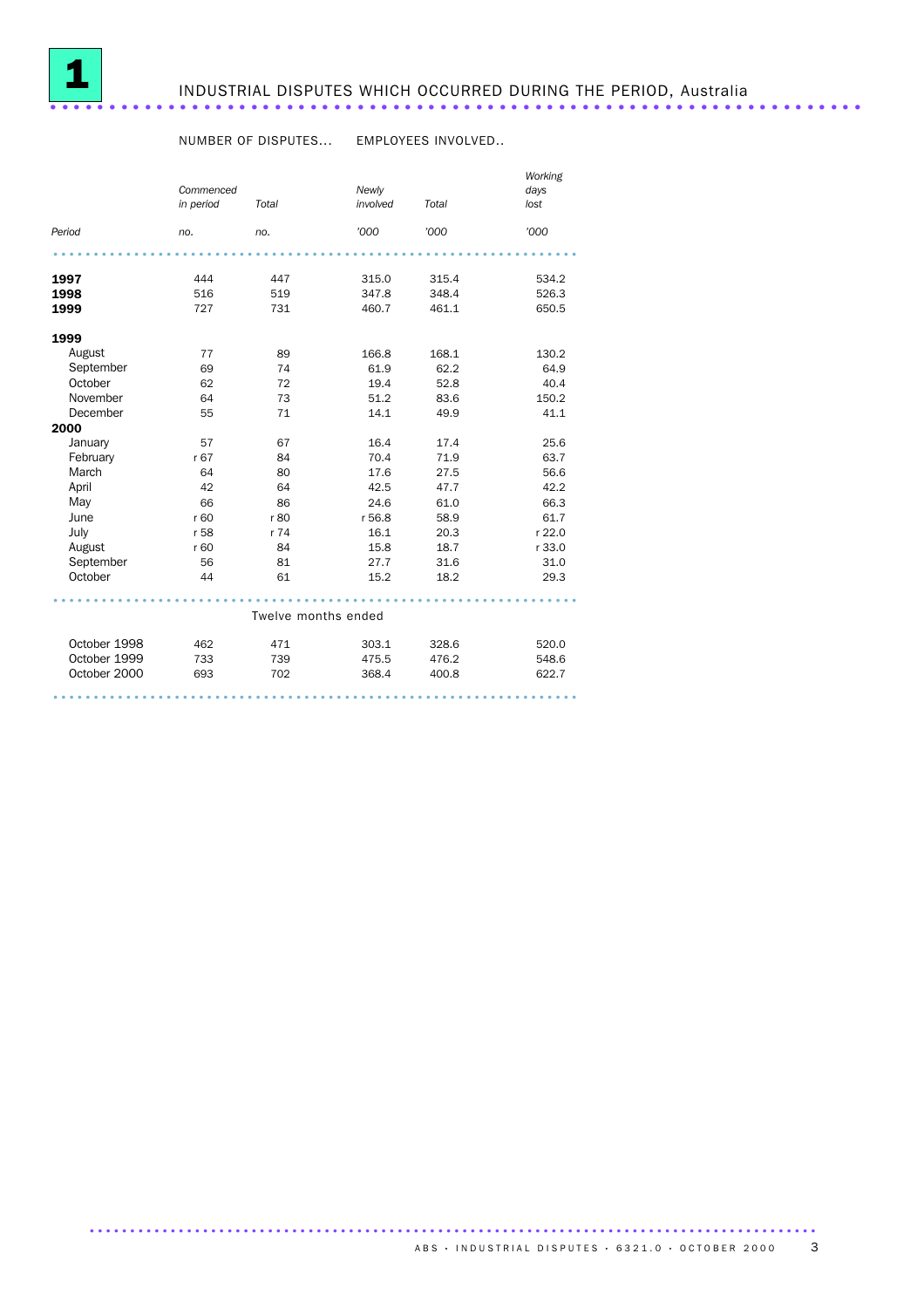

#### MINING................ MANUFACTURING......

|              | Coal | Other | Metal<br>product;<br>Machinery<br>and<br>equipment | Other   | Const-<br>ruction   | Transport<br>and storage;<br>Commun-<br>ication<br>services | Education;<br>Health<br>and<br>community<br>services | Other<br>industries | All<br>industries |
|--------------|------|-------|----------------------------------------------------|---------|---------------------|-------------------------------------------------------------|------------------------------------------------------|---------------------|-------------------|
| Period       | '000 | '000  | '000                                               | '000    | '000                | '000                                                        | '000                                                 | '000                | '000              |
|              |      |       |                                                    |         |                     |                                                             |                                                      |                     |                   |
| 1997         | 95.7 | 1.1   | 76.9                                               | 68.7    | 107.8               | 47.7                                                        | 94.0                                                 | 42.1                | 534.2             |
| 1998         | 60.4 | 1.4   | 27.5                                               | 67.7    | 210.9               | 52.8                                                        | 75.8                                                 | 29.8                | 526.3             |
| 1999         | 26.0 | 2.0   | 104.3                                              | 80.3    | 165.1               | 20.3                                                        | 224.1                                                | 28.4                | 650.5             |
| 1999         |      |       |                                                    |         |                     |                                                             |                                                      |                     |                   |
| August       | 8.3  | 0.5   | 27.6                                               | 27.4    | 24.2                | 5.7                                                         | 29.9                                                 | 6.6                 | 130.2             |
| September    | 1.1  | 0.0   | 29.9                                               | 4.8     | 10.1                | 3.6                                                         | 13.4                                                 | 2.0                 | 64.9              |
| October      | 0.8  | 0.0   | 2.5                                                | 1.4     | 20.4                | 2.5                                                         | 12.2                                                 | 0.5                 | 40.4              |
| November     | 2.0  | 0.0   | 6.3                                                | 4.1     | 27.7                | 2.8                                                         | 104.1                                                | 3.3                 | 150.2             |
| December     | 2.0  | 0.5   | 6.7                                                | 3.9     | 2.7                 | 1.1                                                         | 22.5                                                 | 1.8                 | 41.1              |
| 2000         |      |       |                                                    |         |                     |                                                             |                                                      |                     |                   |
| January      | 3.5  | 2.5   | 4.4                                                | 5.4     | 7.0                 | 1.7                                                         | 0.2                                                  | 1.0                 | 25.6              |
| February     | 3.0  | 0.2   | 6.6                                                | 5.6     | 17.4                | 13.6                                                        | 14.9                                                 | 2.3                 | 63.7              |
| March        | 0.5  | 0.1   | 9.4                                                | 8.4     | 25.7                | 2.0                                                         | 7.7                                                  | 2.7                 | 56.6              |
| April        | 1.3  | 0.0   | 8.4                                                | 6.4     | $7.0$               | 1.3                                                         | 12.2                                                 | 5.6                 | 42.2              |
| May          | 5.1  | 0.0   | 5.9                                                | 2.5     | 10.7                | 0.9                                                         | 40.5                                                 | 0.7                 | 66.3              |
| June         | 9.9  | 0.0   | 2.9                                                | 10.5    | 2.9                 | 1.1                                                         | 24.6                                                 | 9.8                 | 61.7              |
| July         | 1.8  | 0.0   | r6.1                                               | $r$ 1.7 | 6.7                 | 0.5                                                         | 2.2                                                  | 3.1                 | r 22.0            |
| August       | 4.4  | 0.0   | 6.5                                                | 10.2    | 8.1                 | 0.5                                                         | 1.0                                                  | 2.2                 | r 33.0            |
| September    | 1.9  | 0.0   | 7.9                                                | 6.1     | 5.3                 | 0.9                                                         | 6.3                                                  | 2.5                 | 31.0              |
| October      | 1.8  | 0.0   | 3.6                                                | 8.7     | 13.6                | 0.7                                                         | 0.1                                                  | 0.8                 | 29.3              |
|              |      |       |                                                    |         |                     |                                                             |                                                      |                     |                   |
|              |      |       |                                                    |         | Twelve months ended |                                                             |                                                      |                     |                   |
| October 1998 | 47.2 | 0.4   | 38.4                                               | 67.7    | 215.7               | 59.4                                                        | 68.3                                                 | 22.8                | 520.0             |
| October 1999 | 45.1 | 2.5   | 96.4                                               | 87.3    | 148.1               | 17.5                                                        | 120.2                                                | 31.6                | 548.6             |
| October 2000 | 37.1 | 3.4   | 74.6                                               | 73.5    | 134.7               | 27.2                                                        | 236.2                                                | 36.0                | 622.7             |
|              |      |       |                                                    |         |                     |                                                             |                                                      |                     |                   |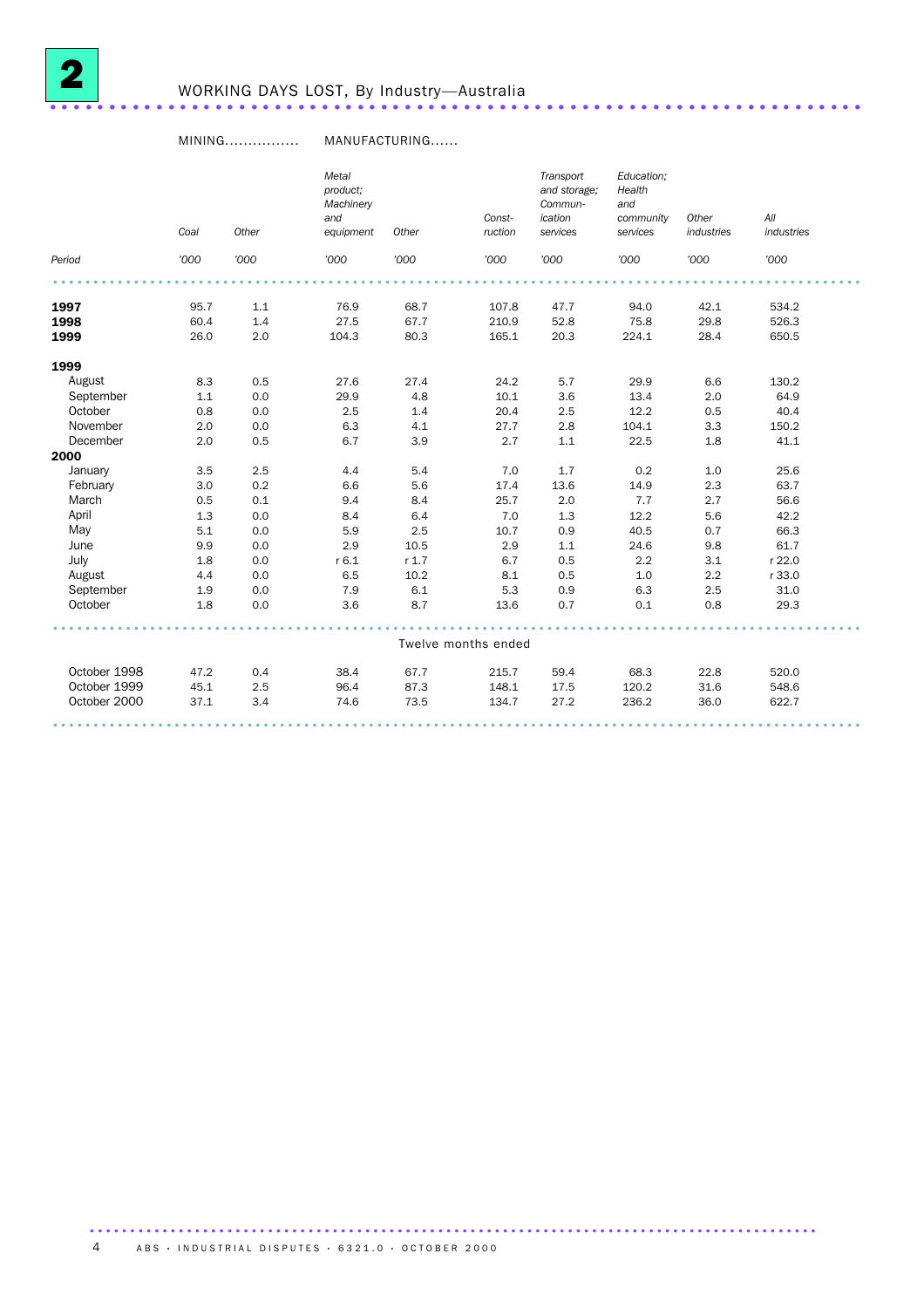

# WORKING DAYS LOST .....................................................................

|              | New<br>South<br>Wales | Victoria | Queensland | South<br>Australia  | Western<br>Australia | Tasmania | Northern<br>Territory | Australian<br>Capital<br>Territory | Australia |
|--------------|-----------------------|----------|------------|---------------------|----------------------|----------|-----------------------|------------------------------------|-----------|
| Period       | '000                  | '000     | '000       | '000                | '000                 | '000     | '000                  | '000                               | '000      |
|              |                       |          |            |                     |                      |          |                       |                                    |           |
| 1997         | 153.7                 | 212.1    | 92.0       | 8.0                 | 60.1                 | 5.7      | 0.5                   | 2.1                                | 534.2     |
| 1998         | 188.5                 | 200.0    | 51.6       | 16.1                | 61.2                 | 3.1      | 0.7                   | 5.1                                | 526.3     |
| 1999         | 316.5                 | 218.2    | 52.3       | 15.0                | 43.4                 | 0.3      | 0.3                   | 4.3                                | 650.5     |
| 1999         |                       |          |            |                     |                      |          |                       |                                    |           |
| August       | 32.2                  | 67.9     | 10.9       | 7.0                 | 8.5                  | 0.1      | 0.1                   | 3.6                                | 130.2     |
| September    | 33.8                  | 24.0     | 3.7        | 0.1                 | 3.2                  | 0.0      | 0.0                   | 0.1                                | 64.9      |
| October      | 16.7                  | 8.0      | 6.4        | 0.4                 | 8.7                  | 0.0      | 0.0                   | 0.1                                | 40.4      |
| November     | 121.4                 | 25.4     | 0.7        | 1.1                 | 1.6                  | 0.0      | 0.0                   | 0.0                                | 150.2     |
| December     | 29.1                  | 8.4      | 0.6        | 1.0                 | 1.8                  | 0.0      | 0.2                   | 0.1                                | 41.1      |
| 2000         |                       |          |            |                     |                      |          |                       |                                    |           |
| January      | 7.5                   | 7.1      | 2.8        | 0.6                 | 7.5                  | 0.1      | 0.0                   | 0.0                                | 25.6      |
| February     | 20.1                  | 20.7     | 17.8       | 2.0                 | 2.9                  | 0.0      | 0.0                   | 0.1                                | 63.7      |
| March        | 11.8                  | 19.7     | 4.1        | 6.3                 | 14.4                 | 0.2      | 0.0                   | 0.1                                | 56.6      |
| April        | 20.0                  | 9.9      | 2.1        | 2.7                 | 7.2                  | 0.2      | 0.0                   | 0.0                                | 42.2      |
| May          | 47.1                  | 9.4      | 4.3        | 1.0                 | 4.2                  | 0.2      | 0.0                   | 0.2                                | 66.3      |
| June         | 16.5                  | 9.5      | 30.2       | 0.7                 | 4.1                  | 0.2      | 0.1                   | 0.4                                | 61.7      |
| July         | 7.5                   | 7.1      | 5.1        | 0.1                 | 2.1                  | 0.0      | 0.0                   | 0.0                                | r 22.0    |
| August       | 8.7                   | 13.6     | 8.0        | 0.1                 | 2.5                  | 0.0      | 0.0                   | 0.1                                | r 33.0    |
| September    | 8.3                   | 11.3     | 4.1        | 1.3                 | 5.9                  | 0.0      | 0.0                   | 0.0                                | 31.0      |
| October      | 5.3                   | 16.1     | 6.7        | 0.1                 | 1.0                  | 0.0      | 0.1                   | 0.0                                | 29.3      |
|              |                       |          |            | Twelve months ended |                      |          |                       |                                    |           |
|              |                       |          |            |                     |                      |          |                       |                                    |           |
| October 1998 | 162.0                 | 240.4    | 43.8       | 10.8                | 55.1                 | 2.8      | 0.7                   | 4.5                                | 520.0     |
| October 1999 | 205.5                 | 207.4    | 60.7       | 19.2                | 50.1                 | 0.8      | 0.2                   | 4.9                                | 548.6     |
| October 2000 | 303.5                 | 158.2    | 86.4       | 17.0                | 55.1                 | 1.0      | 0.4                   | 1.1                                | 622.7     |
|              |                       |          |            |                     |                      |          |                       |                                    |           |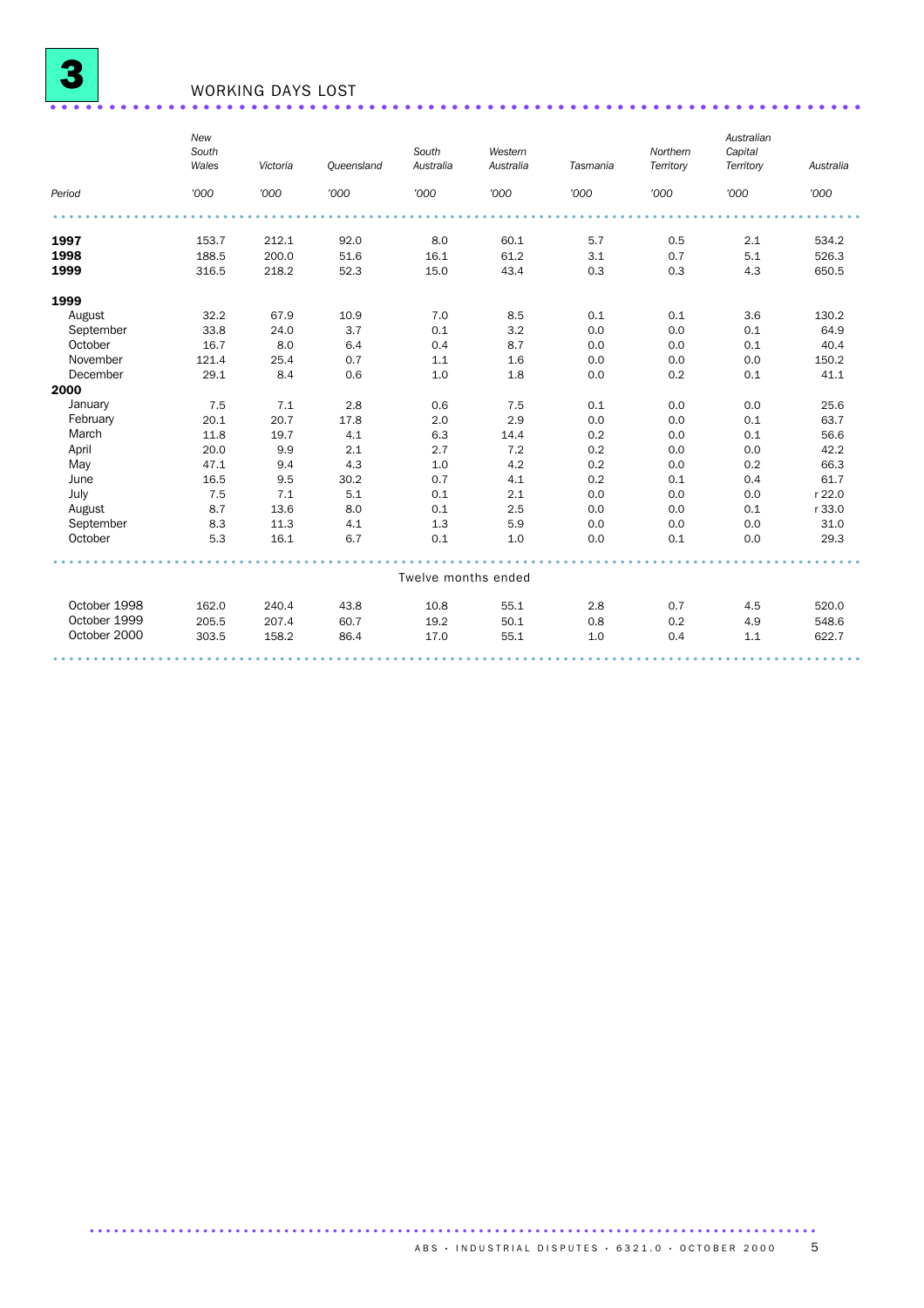

# WORKING DAYS LOST PER THOUSAND EMPLOYEES, By Industry: Australia—12 months ended .....................................................................

#### MINING................. MANUFACTURING.......

|                     |         |                | Metal<br>product:<br>Machinery<br>and |       | Const-  | Transport<br>and storage;<br>Commun-<br>ication | Education;<br>Health and<br>community | Other          | All        |
|---------------------|---------|----------------|---------------------------------------|-------|---------|-------------------------------------------------|---------------------------------------|----------------|------------|
| Twelve months ended | Coal    | Other          | equipment                             | Other | ruction | services                                        | services                              | industries     | industries |
| 1999                |         |                |                                       |       |         |                                                 |                                       |                |            |
| August              | 2 7 0 8 | 42             | 187                                   | 154   | 336     | 40                                              | 72                                    | 8              | 69         |
| September           | 2 6 6 8 | 42             | 259                                   | 138   | 318     | 32                                              | 80                                    | 8              | 72         |
| October             | 2 5 0 3 | 43             | 261                                   | 130   | 341     | 36                                              | 89                                    | 8              | 74         |
| November            | 2 4 5 4 | 29             | 274                                   | 121   | 388     | 42                                              | 158                                   | 7              | 88         |
| December            | 1 4 4 5 | 35             | 282                                   | 120   | 381     | 42                                              | 165                                   | 7              | 87         |
| 2000                |         |                |                                       |       |         |                                                 |                                       |                |            |
| January             | 1448    | 72             | 286                                   | 126   | 383     | 45                                              | 166                                   | 7              | 89         |
| February            | 1429    | 76             | 299                                   | 132   | 417     | 72                                              | 150                                   | $\overline{7}$ | 91         |
| March               | 1 3 6 2 | 75             | 319                                   | 131   | 415     | 75                                              | 154                                   |                | 92         |
| April               | 1 3 6 4 | 67             | 323                                   | 132   | 382     | 76                                              | 161                                   | $\overline{7}$ | 93         |
| May                 | 1581    | 65             | 329                                   | 125   | 399     | 76                                              | 191                                   | 7              | 100        |
| June                | 2 0 2 4 | 64             | 310                                   | 131   | 389     | 75                                              | 208                                   | 9              | 104        |
| July                | 2032    | 61             | 295                                   | 128   | 350     | 74                                              | 207                                   | 9              | 100        |
| August              | 1831    | 53             | r 242                                 | 101   | 316     | 64                                              | 186                                   | 8              | 87         |
| September           | 1873    | 54             | 186                                   | 103   | 305     | 59                                              | 181                                   | 9              | 83         |
| October             | 1922    | 52             | 186                                   | 114   | 289     | 54                                              | 170                                   | 8              | 81         |
| October 1996        | 7707    | 128            | 153                                   | 75    | 887     | 53                                              | 181                                   | 16             | 133        |
| October 1997        | 5 3 3 2 | 19             | 165                                   | 86    | 247     | 89                                              | 71                                    | 13             | 73         |
| October 1998        | 2 1 3 2 | $\overline{7}$ | 99                                    | 106   | 536     | 128                                             | 51                                    | 6              | 71         |
|                     |         |                |                                       |       |         |                                                 |                                       |                |            |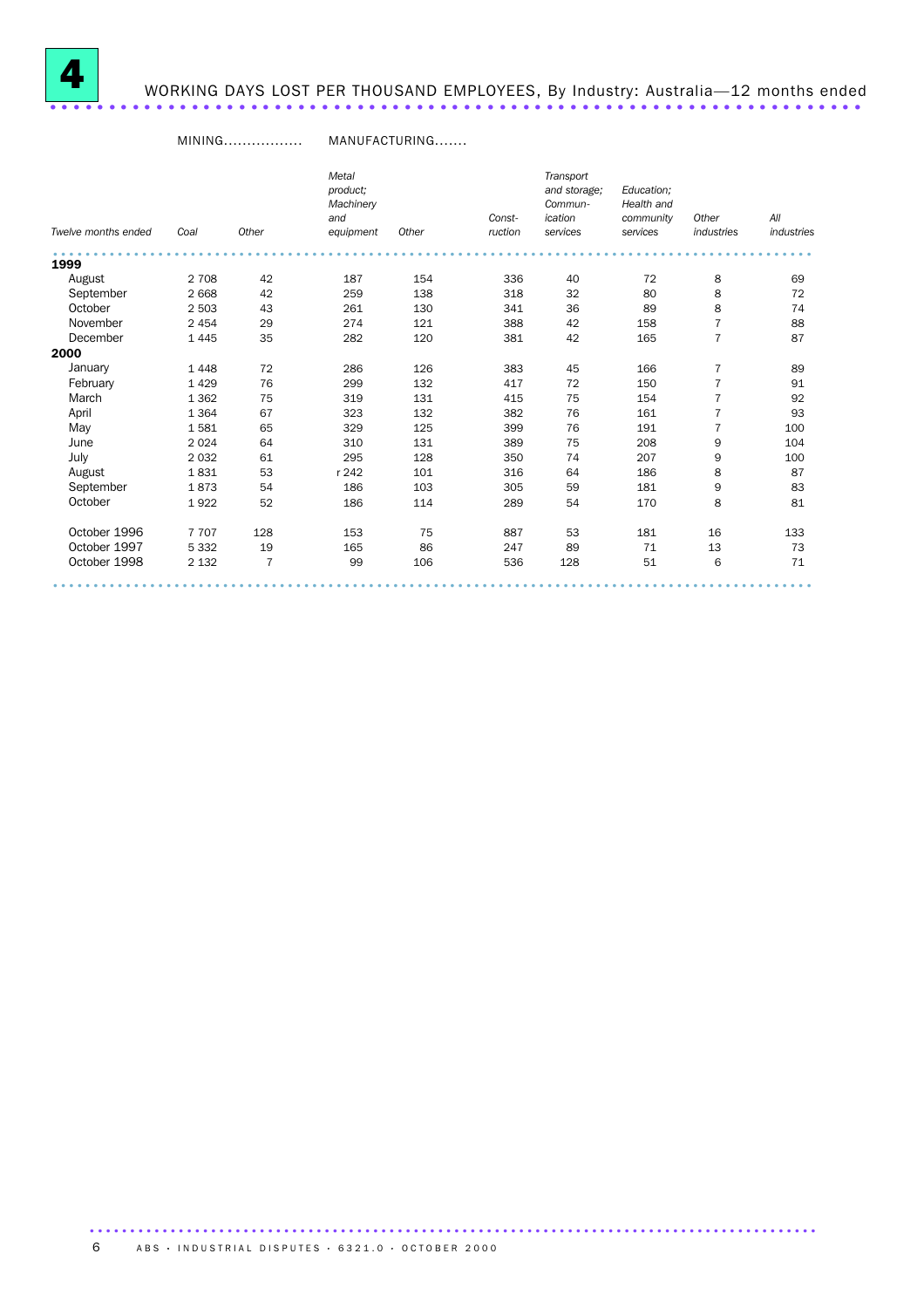

## WORKING DAYS LOST PER THOUSAND EMPLOYEES—12 months ended .....................................................................

| Twelve months ended | New<br>South<br>Wales | Victoria | Queensland | South<br>Australia | Western<br>Australia | Tasmania       | Northern<br>Territory | Australian<br>Capital<br>Territory | Australia |
|---------------------|-----------------------|----------|------------|--------------------|----------------------|----------------|-----------------------|------------------------------------|-----------|
| 1999                |                       |          |            |                    |                      |                |                       |                                    |           |
| August              | 69                    | 107      | 40         | 40                 | 76                   | 6              | $\sqrt{2}$            | 34                                 | 69        |
| September           | 80                    | 108      | 41         | 37                 | 62                   | 5              | 3                     | 33                                 | 72        |
| October             | 82                    | 110      | 44         | 35                 | 66                   | 5              | $\overline{2}$        | 34                                 | 74        |
| November            | 126                   | 114      | 43         | 34                 | 61                   | 3              | $\overline{2}$        | 32                                 | 88        |
| December            | 126                   | 116      | 38         | 27                 | 57                   | $\overline{2}$ | 3                     | 30                                 | 87        |
| 2000                |                       |          |            |                    |                      |                |                       |                                    |           |
| January             | 127                   | 116      | 40         | 28                 | 65                   | 3              | $\overline{4}$        | 30                                 | 89        |
| February            | 119                   | 125      | 53         | 30                 | 66                   | 3              | 4                     | 30                                 | 91        |
| March               | 121                   | 130      | 39         | 38                 | 81                   | 4              | $\overline{4}$        | 30                                 | 92        |
| April               | 126                   | 122      | 39         | 43                 | 86                   | 5              | 4                     | 29                                 | 93        |
| May                 | 143                   | 123      | 41         | 43                 | 88                   | 6              | 4                     | 31                                 | 100       |
| June                | 148                   | 120      | 61         | 41                 | 87                   | 6              | 5                     | 33                                 | 104       |
| July                | 141                   | 112      | 64         | 41                 | 85                   | 6              | 5                     | 31                                 | 100       |
| August              | 132                   | 84       | 61         | 28                 | 77                   | 6              | $\overline{4}$        | 8                                  | 87        |
| September           | 122                   | 78       | 62         | 31                 | 81                   | 6              | 4                     | 8                                  | 83        |
| October             | 116                   | 81       | 62         | 30                 | 70                   | 6              | 5                     | $\overline{7}$                     | 81        |
| October 1996        | 162                   | 115      | 172        | 78                 | 70                   | 77             | 54                    | 141                                | 133       |
| October 1997        | 73                    | 92       | 80         | 15                 | 81                   | 36             | 11                    | 21                                 | 73        |
| October 1998        | 67                    | 130      | 33         | 20                 | 75                   | 17             | 8                     | 32                                 | 71        |
|                     |                       |          |            |                    |                      |                |                       |                                    |           |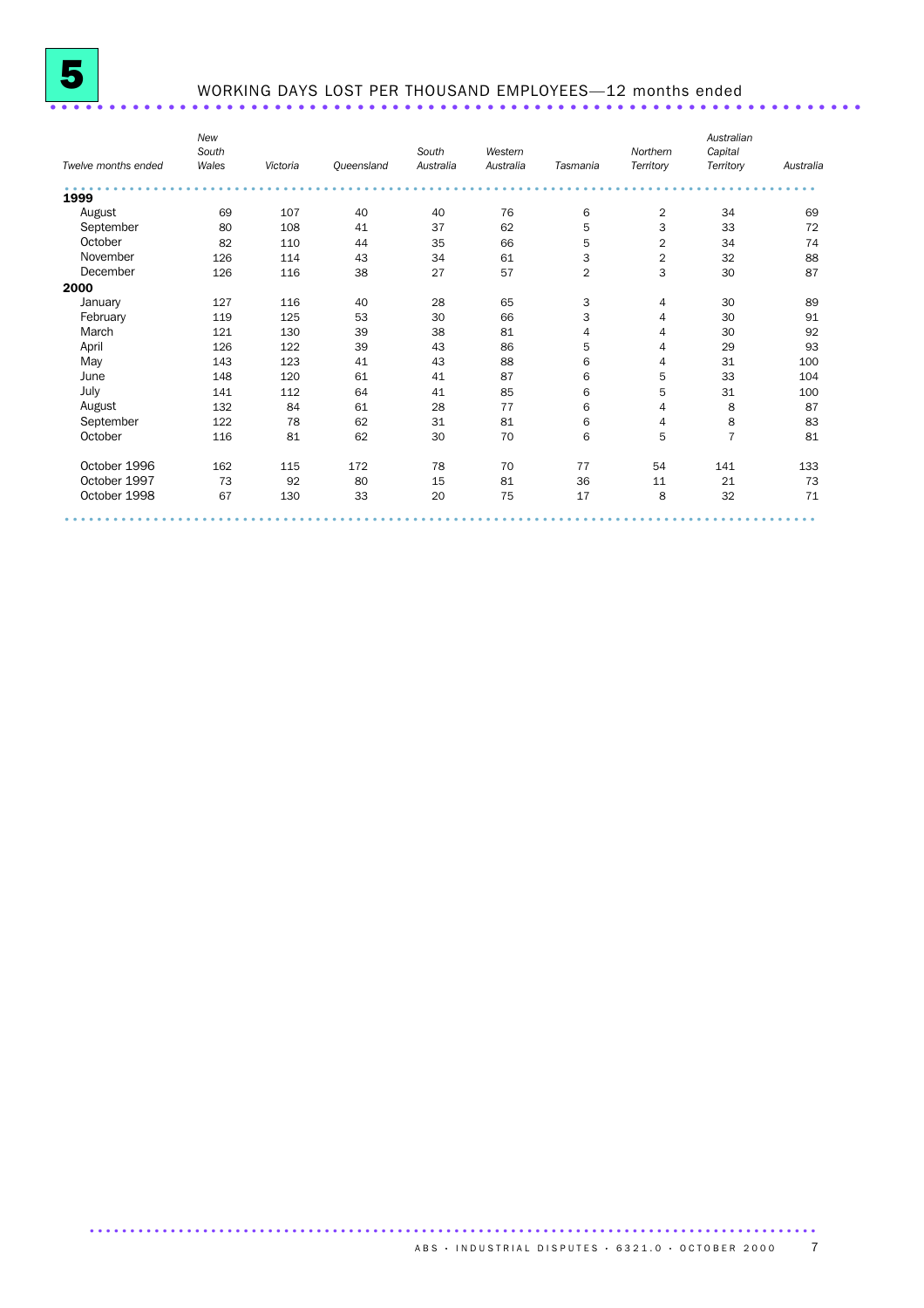

# INDUSTRIAL DISPUTES ENDING DURING THE YEAR ENDED OCTOBER 2000, Australia .....................................................................

|                                             | Number of<br>disputes      | Employees<br>involved | Working<br>days lost |
|---------------------------------------------|----------------------------|-----------------------|----------------------|
|                                             | no.                        | '000                  | '000                 |
|                                             |                            |                       |                      |
|                                             | <b>CAUSE OF DISPUTE</b>    |                       |                      |
| Wages                                       | 56                         | 91.9                  | 80.8                 |
| Leave, pensions, compensation               | 33                         | 8.0                   | 9.1                  |
| Managerial policy                           | 391                        | 203.0                 | 467.7                |
| Physical working conditions                 | 111                        | 15.9                  | 27.5                 |
| Trade unionism                              | 66                         | 10.0                  | 7.0                  |
| Hours of work                               | 10                         | 0.7                   | 1.4                  |
| Other                                       | 25                         | 58.5                  | 60.9                 |
| Total                                       | 692                        | 387.9                 | 654.3                |
|                                             |                            |                       |                      |
|                                             | <b>DURATION OF DISPUTE</b> |                       |                      |
| Up to and including 1 day                   | 348                        | 185.9                 | 119.3                |
| Over 1 and up to and including 2 days       | 147                        | 109.4                 | 148.0                |
| Over 2 and less than 5 days                 | 121                        | 82.3                  | 247.9                |
| 5 and less than 10 days                     | 51                         | 6.9                   | 43.9                 |
| 10 and less than 20 days                    | 17                         | 2.1                   | 27.1                 |
| 20 days and over                            | 8                          | 1.4                   | 68.2                 |
| Total                                       | 692                        | 387.9                 | 654.3                |
|                                             |                            |                       |                      |
|                                             | METHOD OF SETTLEMENT       |                       |                      |
| Negotiation                                 | 154                        | 55.1                  | 141.0                |
| State legislation                           | 98                         | 39.0                  | 54.1                 |
| Federal and joint Federal-State legislation | 101                        | 19.8                  | 79.8                 |
| Resumption without negotiation              | 324                        | 270.6                 | 374.4                |
| Other methods                               | 15                         | 3.4                   | 5.0                  |
| Total                                       | 692                        | 387.9                 | 654.3                |
|                                             |                            |                       |                      |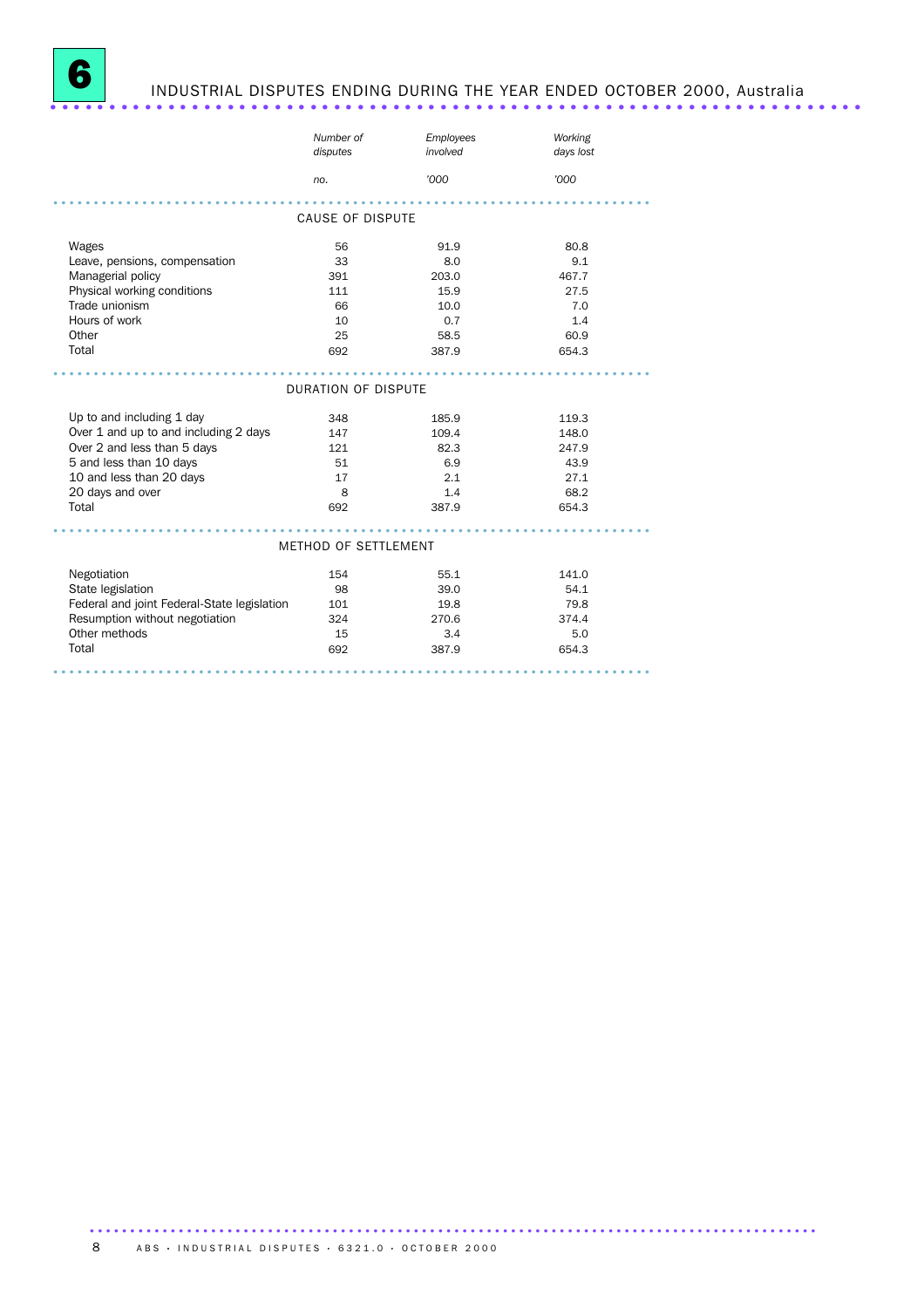#### EXPLANATORY NOTES

........................................................... .....

| <b>INTRODUCTION</b>    | 1 The statistics in this publication relate to disputes which involved stoppages of<br>work of ten working days or more at the establishments where the stoppages<br>occurred. Ten working days is equivalent to the amount of ordinary time worked<br>by ten people in one day, regardless of the length of the stoppage, for example,<br>3,000 workers on strike for 2 hours would be counted as 750 working days lost<br>(assuming they work an 8 hour day).                                                                                                                   |
|------------------------|-----------------------------------------------------------------------------------------------------------------------------------------------------------------------------------------------------------------------------------------------------------------------------------------------------------------------------------------------------------------------------------------------------------------------------------------------------------------------------------------------------------------------------------------------------------------------------------|
|                        | 2 The statistics of working days lost relate to the losses due to industrial disputes<br>only (see the definition of 'Disputes' in the Glossary). Effects on other<br>establishments, such as stand-downs because of lack of materials, disruption of<br>transport services, power cuts, etc. are not included.                                                                                                                                                                                                                                                                   |
| SOURCE OF DATA         | 3 These statistics on industrial disputes are based on all disputes identified which<br>occurred during the period. Disputes are identified through a range of sources,<br>including newspaper reports, industrial relations commissions' listings, and<br>contact with government, businesses, employer organisations and trade unions.<br>Although every attempt is made to identify all disputes that occurred in a period,<br>some small strikes may have been omitted if they could not be identified through<br>the sources available.                                      |
|                        | 4 Once a dispute is identified, additional information is obtained, usually from<br>employers, on the nature and extent of the dispute. Particulars of some stoppages,<br>e.g. State or Australia wide general strikes, may have been estimated. Due to the<br>limitations of identifying disputes and estimating information, the statistics in this<br>publication should not be regarded as an exact measure of the extent of industrial<br>disputation.                                                                                                                       |
| <b>TYPE OF DISPUTE</b> | 5 Included in these statistics are the following types of industrial disputes:<br>■ unauthorised stopwork meetings;<br>unofficial strikes;<br>" sympathetic strikes (e.g. strikes in support of a group of workers already<br>on strike);<br>• political or protest strikes;<br>general strikes;<br>Ξ.                                                                                                                                                                                                                                                                            |
|                        | • work stoppages initiated by employers (e.g. lockouts); and<br>• rotating or revolving strikes (i.e. strikes which occur when workers at<br>different locations take turns to stop work).<br>Excluded from these statistics are work-to-rules, go-slows, bans (e.g. overtime<br>bans) and sit-ins. In addition, industrial disputes in which employees resign are<br>deemed to have been resolved. Statistics on those disputes will cease to be<br>collected from the date of the employees' resignations.                                                                      |
| CHANGE IN METHODOLOGY  | 6 The basis for the calculation of working days lost per thousand employees was<br>changed in the January 1995 edition of this publication to use estimates of<br>employees taken from the ABS Labour Force Survey only. Estimates have been<br>recalculated on this basis for each 12 monthly period back to December 1990 and<br>are available on request. For the January 1987 to December 1994 editions of this<br>publication, estimates of employees were taken predominantly from the ABS<br>Survey of Employment and Earnings (Wage and Salary Earners (Cat. no. 6248.0). |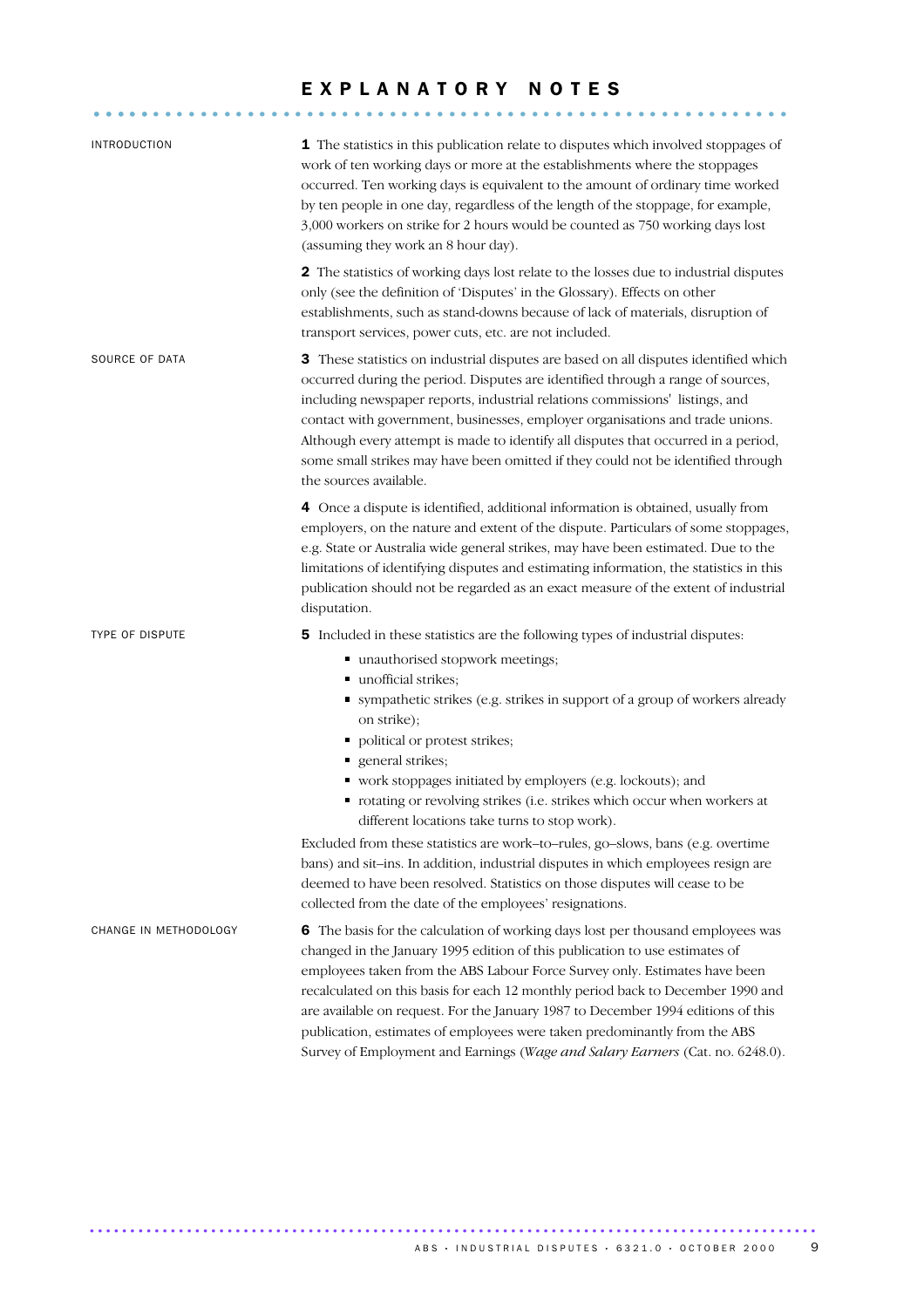#### E X P L A N A T O R Y N O T E S

........................................................... .....

|                          | CHANGE IN METHODOLOGY continued 7 The basis for the calculation of the number of disputes was changed in the<br>November 1992 publication and the series revised back to September 1991. Prior to<br>September 1991, disputes affecting more than one industry and/or State were<br>counted as a separate dispute in each industry and State and in the Australian total.<br>From September 1991 onwards, a dispute affecting more than one industry and/or<br>State is counted once in each industry and/or State, but only once at the broader<br>industry and Australia level. The reason for the change was to align the method of<br>counting the number of industrial disputes with the International Labour<br>Organisation guidelines. This change does not affect the estimates of employees<br>involved or working days lost. |
|--------------------------|-----------------------------------------------------------------------------------------------------------------------------------------------------------------------------------------------------------------------------------------------------------------------------------------------------------------------------------------------------------------------------------------------------------------------------------------------------------------------------------------------------------------------------------------------------------------------------------------------------------------------------------------------------------------------------------------------------------------------------------------------------------------------------------------------------------------------------------------|
| INDUSTRY CLASSIFICATION  | 8 Industry information on a monthly basis from January 1994 and on an annual<br>basis from December 1994 is classified according to the Australian and New<br>Zealand Standard Industrial Classification (ANZSIC)-for more details refer to<br>Australian and New Zealand Standard Industrial Classification, 1993, (Cat. no.<br>1292.0). It replaces the Australian Standard Industrial Classification (ASIC) which<br>had been in use for many years. Data for periods prior to January 1994 for monthly<br>data and December 1994 for annual data have been classified only according to<br>ASIC.                                                                                                                                                                                                                                    |
| RELIABILITY OF ESTIMATES | 9 Inaccuracies may occur because of imperfections in information provided by<br>respondents or in processing by the ABS. Although considerable care is taken in<br>questionnaire design; in the instructions given to respondents; and in editing the<br>returns; these inaccuracies may occur in any enumeration, whether it be a full<br>count or a sample.                                                                                                                                                                                                                                                                                                                                                                                                                                                                           |
| RELATED PUBLICATIONS     | <b>10</b> Users may also wish to refer to the following publications and standard data<br>services which are available from ABS Bookshops:<br>Employees Earnings, Benefits and Trade Union Membership<br>Ξ<br>(Cat. no. 6310.0)-issued annually<br>Industrial Disputes, Australia, (Cat. no. 6322.0)<br>п<br>Labour Force, Australia (Cat. no. 6203.0)-issued monthly<br>Labour Statistics, Australia, (Cat. no. 6101.0)<br>Working Arrangements, Australia, (Cat. no. 6342.0)-issued irregularly<br>11 Current publications and other products produced by the ABS are listed in the<br>Catalogue of Publications and Products, Australia (Cat. no. 1101.0). The ABS also                                                                                                                                                              |
|                          | issues, on Tuesdays and Fridays, a Release Advice (Cat. no. 1105.0) which lists<br>products to be released in the next few days. The Catalogue and Release Advice are<br>available from any ABS office, are available by subscription and can also be accessed<br>through the ABS Internet Homepage (http://www.abs.gov.au).                                                                                                                                                                                                                                                                                                                                                                                                                                                                                                            |
| UNPUBLISHED STATISTICS   | 12 A range of unpublished data is also available on request including dispute<br>details at more detailed industry levels, cross-classified by State/Territory, and finer<br>cause of dispute and method of settlement categories than those published.<br>Considerable time series exist for most variables. Inquiries regarding data<br>availability and the associated charges should be directed to Margaret Livingston<br>on 03 9615 7329 .                                                                                                                                                                                                                                                                                                                                                                                        |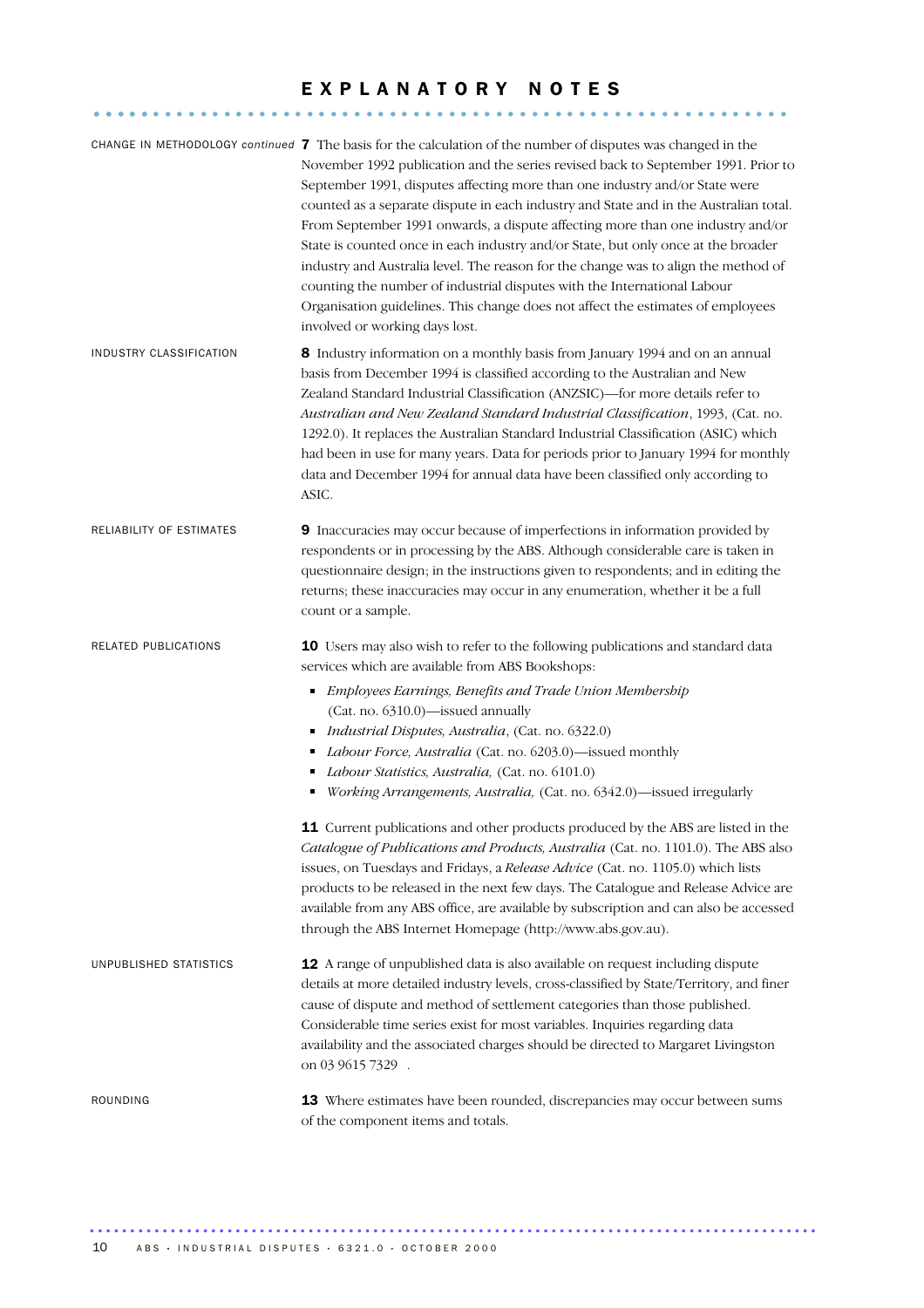### G L O S S A R Y ........................................................... ......

Cause of dispute The statistics for cause of industrial disputes relate to the reported main cause of stoppage of work and not necessarily all causes that may have been responsible for the stoppage of work. For these reasons, the statistics do not reflect the relative importance of all causes of disputes as perceived by both employers and employees. The causes are classified from information supplied by employers and according to standards determined by the International Labour Organisation. The classification of causes is as follows:

- *Wages.* Claims involving general principles relating to wages e.g. increase (decrease) in wages; variation in method of payment or combined claims relating to wages, hours or conditions of work in which the claim about wages is deemed to be the most important. Combined claims in which the other claims are deemed to be the most important are included under the relevant clause. Disputes over award restructuring are included under managerial policy.
- *Leave, pensions, compensation*. Claims involving general principles relating to holidays and leave provisions; pension and retirement provisions; workers' compensation provisions; insertion of penal clause provisions in awards.
- *Managerial policy*. Disputes concerning the exercise of managerial control by employers, e.g. terms and conditions of employment (other than disputes specifically about wages and hours); new awards and agreements; award restructuring; enterprise bargaining (including disputes over wages, leave, hours of work etc. where they are part of enterprise bargaining); work practices; principles of promotion or deployment of staff including roster complaints and retrenchments; disciplinary matters including alleged victimisation of union officials; employment of particular persons; disagreement with managerial decisions.
- *Physical working conditions*. Disputes concerning physical working conditions and safety issues, e.g. protective clothing and equipment; first aid services; uncomfortable working conditions; lack of, or the condition of, amenities; claims for assistance; shortage or poor distribution of equipment or material; condition of equipment; new production methods and equipment; arduous physical tasks.
- *Trade unionism*. Disputes concerning employment of non-unionists, inter-union and intra-union disputes; sympathy stoppages in support of employees in another industry; recognition of union activities.
- *Hours of work*. Claims involving general principles relating to hours of work, e.g. decrease (increase) in hours, distribution of hours.
- *Other*. Disputes concerning protests directed against persons or situations other than those relating to the employer/employee relationship, e.g. political matters; fining and jailing of persons; lack of work; lack of adequate transport; non-award public holidays; accidents and attendance at funerals. Stoppages for which no reason is given are also included in this category.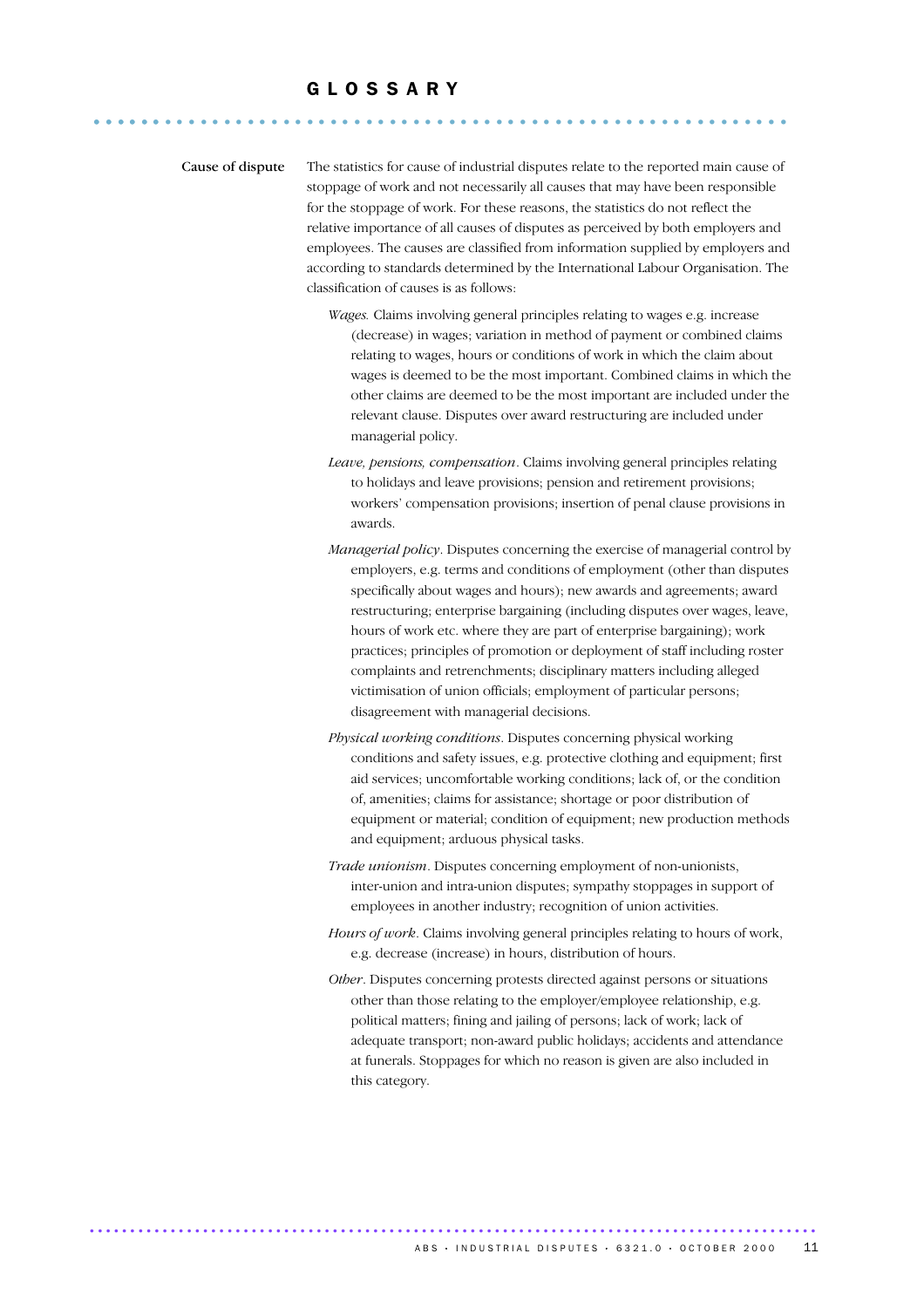#### G L O S S A R Y

........................................................... ......

| Disputes                                     | For these statistics, an <i>industrial dispute</i> is defined as a withdrawal from work by<br>a group of employees, or a refusal by an employer or a number of employers to<br>permit some or all of their employees to work, each withdrawal or refusal being<br>made in order to enforce a demand, to resist a demand, or to express a grievance.                                                                      |
|----------------------------------------------|--------------------------------------------------------------------------------------------------------------------------------------------------------------------------------------------------------------------------------------------------------------------------------------------------------------------------------------------------------------------------------------------------------------------------|
|                                              | A dispute affecting several establishments is counted as a single dispute if it is<br>organised or directed by one person or organisation; otherwise it is counted as a<br>separate dispute at each establishment (in each State or Territory) and in each<br>industry in which it occurred.                                                                                                                             |
|                                              | A dispute affecting more than one industry and/or State is counted once in each<br>industry and State but only once at the broader industry and Australia level. Prior<br>to September 1991 disputes covering more than one industry and/or State were<br>counted differently (refer to paragraph 7 of the Explanatory Notes for details).                                                                               |
|                                              | When there is a return to work between stoppages over the same issue, and the<br>return to work is for less than two complete months, the stoppages are counted<br>as a single dispute. When the return to work is for two or more months, the<br>dispute is considered to have ended at the time of the return to work. Should a<br>subsequent stoppage occur, it is counted as a new dispute.                          |
| Disputes which occurred<br>during the period | Disputes which occurred during the period encompasses those disputes which:<br>started in a previous month or year and ended in the reference period, or<br>Е<br>began and ended in the reference period, or<br>٠<br>began in the reference period and continued into the next period, or<br>п<br>started prior to the reference month or year, continued through the<br>Е<br>reference period and into the next period. |
| Duration of dispute                          | The <i>duration</i> of a dispute is the average number of working days lost per<br>employee involved in the dispute. The duration of the dispute is calculated by<br>dividing the number of working days lost in the dispute by the number of<br>employees involved (both directly and indirectly).                                                                                                                      |
| Employees                                    | Employees refers to wage and salary earners only. Excluded are persons who<br>are self-employed (e.g. building sub-contractors, owner-drivers of trucks)<br>and employers.                                                                                                                                                                                                                                               |
|                                              | Employees directly involved are those who actually participated in the<br>dispute in order to enforce or resist a demand or to express a grievance.                                                                                                                                                                                                                                                                      |
|                                              | Employees indirectly involved are those who ceased work at the<br>establishment where the stoppages occurred, but who are not themselves<br>parties to the dispute. Employees who ceased work at establishments<br>other than those where the stoppages occurred are excluded (see<br>paragraph 2 of the Explanatory Notes).                                                                                             |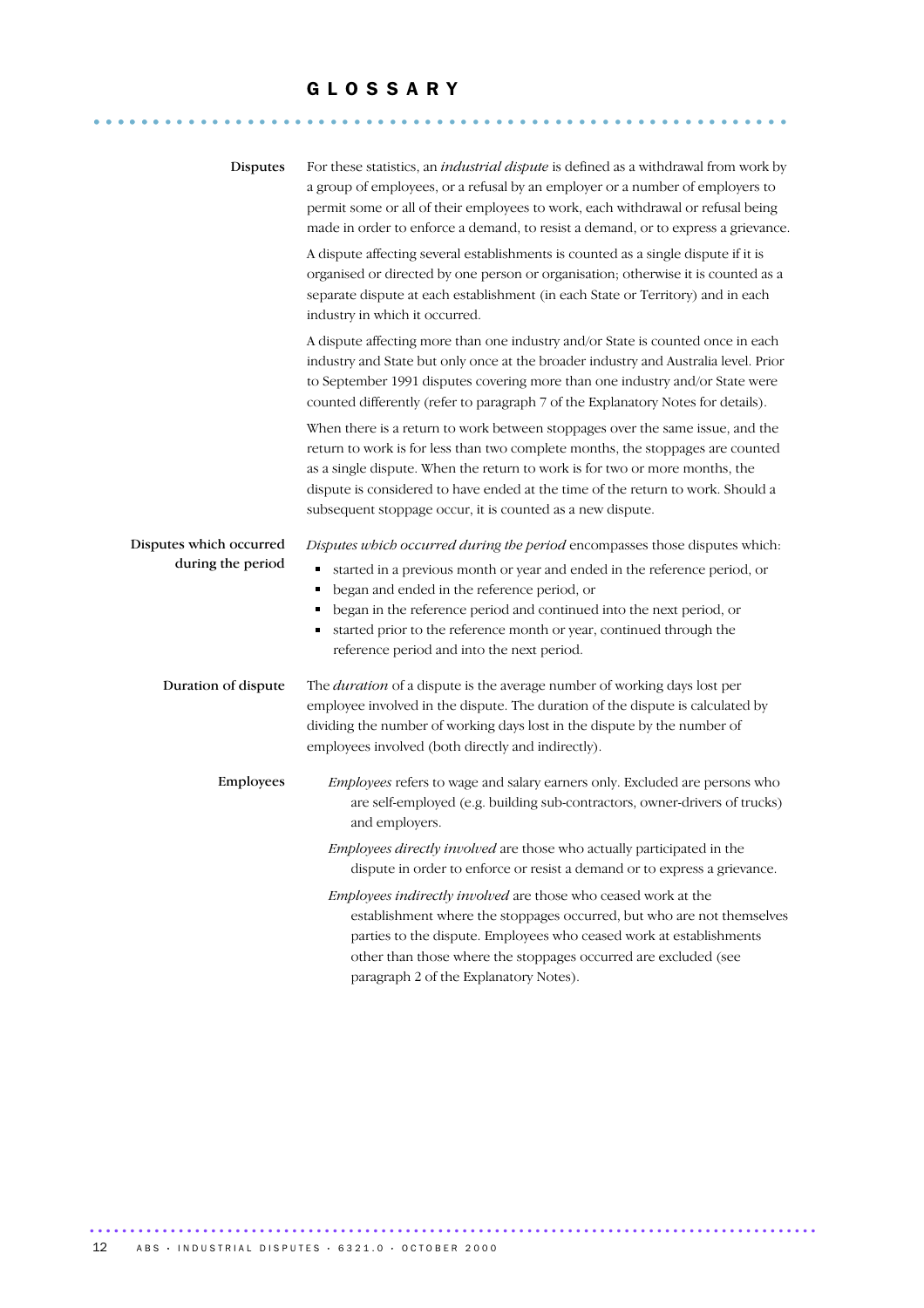#### G L O S S A R Y

........................................................... ......

| Employees continued  | Employees newly involved are those who are involved in the dispute for the<br>first time during a dispute. Total employees comprises newly involved<br>employees and employees involved for a second period in the same<br>dispute.                                                                                                                                                                                                                                                                                                                                                                                                                                                                                                                                                                                                                                                                                                                                                                                                                                                                                                                                           |
|----------------------|-------------------------------------------------------------------------------------------------------------------------------------------------------------------------------------------------------------------------------------------------------------------------------------------------------------------------------------------------------------------------------------------------------------------------------------------------------------------------------------------------------------------------------------------------------------------------------------------------------------------------------------------------------------------------------------------------------------------------------------------------------------------------------------------------------------------------------------------------------------------------------------------------------------------------------------------------------------------------------------------------------------------------------------------------------------------------------------------------------------------------------------------------------------------------------|
|                      | Total employees involved for any period of time are obtained by adding<br>together the number of employees involved in each dispute in the period.<br>For any period of time the figures may include details of the same<br>employees involved in more than one dispute. The longer the period of<br>reference, the more chance there is of some double counting in the<br>number of employees involved. Where there are varying numbers of<br>employees involved during the progress of a dispute, the figures of<br>employees involved relate to the largest number of individual employees<br>involved on any one day. Generally, the total number of employees<br>involved for each year will equal the sum of the total number of<br>employees involved in the first month of a year plus the number of<br>employees newly involved in subsequent months. Differences between<br>monthly and annual totals can occur due to the temporary cessation of<br>stoppages which resume in subsequent months. Employees re-involved in<br>this type of dispute are not classified as employees newly involved in<br>stoppages in the second period in which the dispute occurs. |
| Industry             | Industry is classified according to the Australian and New Zealand Standard<br>Industrial Classification 1993 (see paragraph 8 of the Explanatory Notes).                                                                                                                                                                                                                                                                                                                                                                                                                                                                                                                                                                                                                                                                                                                                                                                                                                                                                                                                                                                                                     |
| Method of Settlement | Statistics of the method of settlement of industrial disputes relate to the method<br>directly responsible for ending the stoppage of work as reported and not<br>necessarily to the method (or methods) responsible for settling all matters in<br>dispute. For these reasons, they do not reflect the relative importance of the<br>work of various industrial tribunals operating under State and Federal legislation.<br>The classification of method of settlement is as follows:                                                                                                                                                                                                                                                                                                                                                                                                                                                                                                                                                                                                                                                                                        |
|                      | Negotiation. Private negotiation between the parties involved, or their<br>representatives, without the intervention or assistance of authorities<br>constituted under State or Federal industrial legislation.                                                                                                                                                                                                                                                                                                                                                                                                                                                                                                                                                                                                                                                                                                                                                                                                                                                                                                                                                               |
|                      | State legislation. Intervention or assistance of an industrial authority or<br>authorities created by or constituted under State conciliation and<br>arbitration or wages board legislation, or reference to such authorities or<br>compulsory or voluntary conference. Intervention, assistance or advice of<br>State government officials or inspectors.                                                                                                                                                                                                                                                                                                                                                                                                                                                                                                                                                                                                                                                                                                                                                                                                                    |
|                      | Federal and joint Federal-State legislation. Compulsory or voluntary<br>conference or by intervention or assistance of, or reference to, the<br>industrial relations commissions created by or constituted under the<br>Industrial Relations Act, Coal Industry Acts, Stevedoring Industry Act, and<br>other acts such as the Navigation Act; Public Service Arbitration Act.<br>Intervention, assistance or advice of Federal government officials or<br>inspectors.                                                                                                                                                                                                                                                                                                                                                                                                                                                                                                                                                                                                                                                                                                         |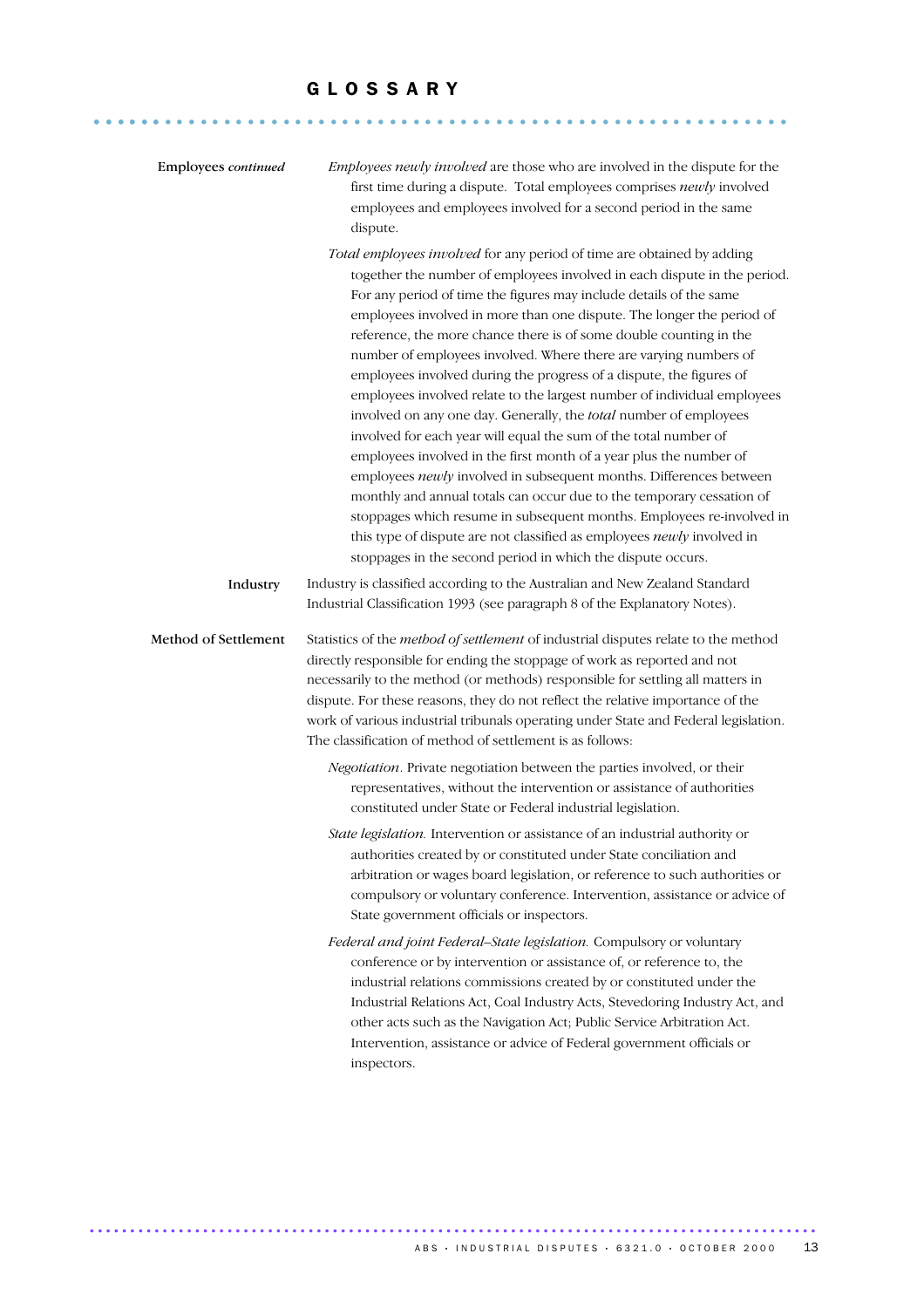#### G L O S S A R Y

........................................................... ......

| Method of Settlement<br>continued           | <i>Resumption without negotiation.</i> This category may include some disputes<br>which are settled subject to subsequent negotiation of a formal nature,<br>such as industrial court hearings. Stop-work meetings are included, and<br>this category may also include disputes settled by 'resumption' as stated,<br>but about which no further information is available.                                                                        |
|---------------------------------------------|---------------------------------------------------------------------------------------------------------------------------------------------------------------------------------------------------------------------------------------------------------------------------------------------------------------------------------------------------------------------------------------------------------------------------------------------------|
|                                             | Other methods. Mediation; filling places of employees on strike or locked out;<br>closing establishments permanently; dismissal or resignation of<br>employees.                                                                                                                                                                                                                                                                                   |
| Other industries                            | Other industries comprises those industries not included in the specified industry<br>groupings. Other industries comprises Agriculture, forestry and fishing.<br>Electricity, gas and water supply; Wholesale trade; Retail trade; Accommodation,<br>cafes and restaurants; Finance and insurance; Property and business services;<br>Government administration and defence; Cultural and recreational services;<br>Personal and other services. |
| Working days lost                           | Working days lost refers to working days lost by employees directly and indirectly<br>involved in the dispute and figures are generally as reported by parties to the<br>dispute. For some disputes working days lost are estimated on the basis of the<br>number of employees involved and the duration of the dispute.                                                                                                                          |
| Working days lost per<br>thousand employees | Working days lost per thousand employees are calculated for the 12 month<br>period by dividing the total number of working days lost by the total number of<br>employees and multiplying by 1,000. The number of employees is obtained from<br>the ABS Labour Force Survey, and is averaged over the 12 month period. Refer to<br>paragraph 6 of the Explanatory Notes for further information.                                                   |